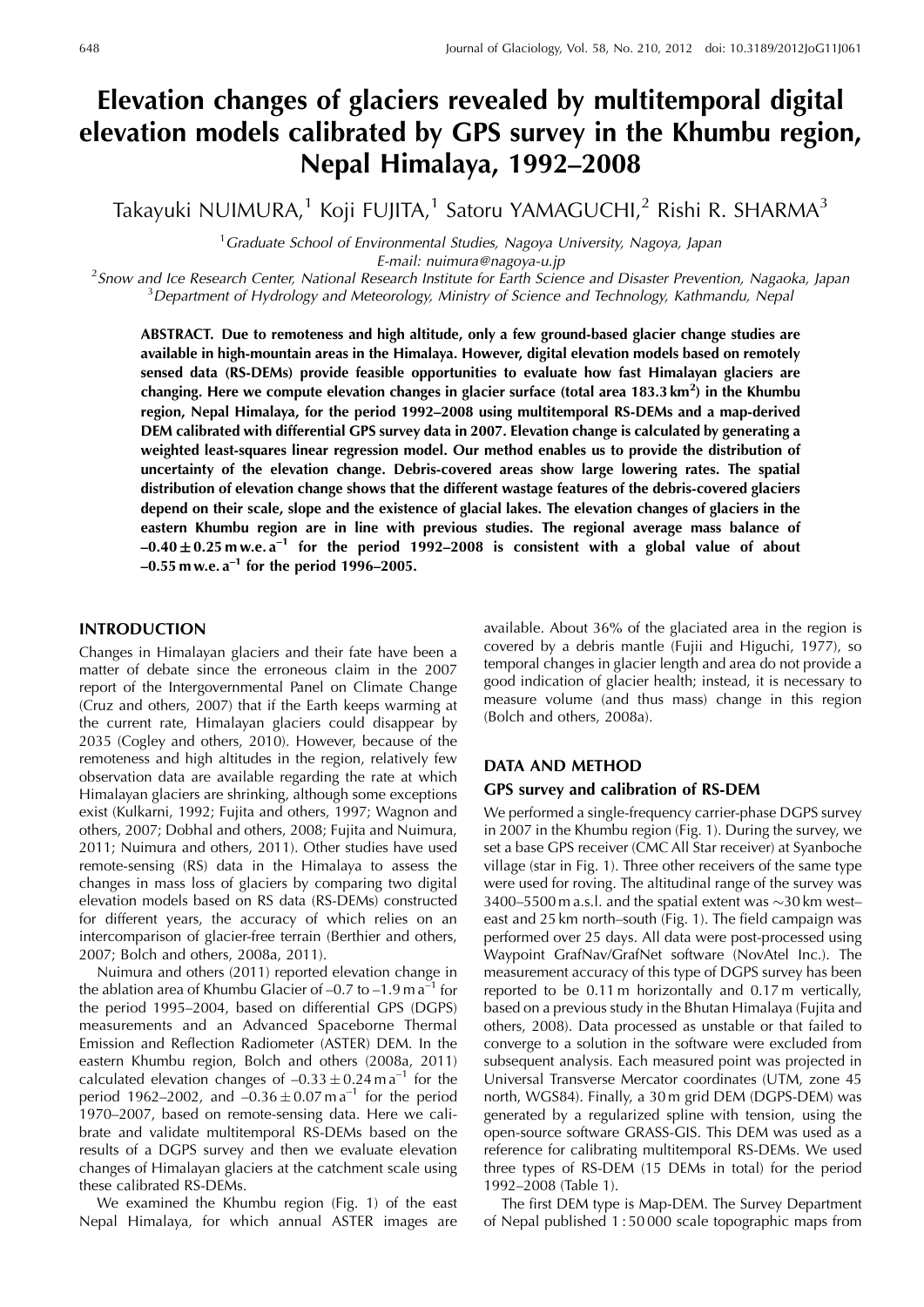

Fig. 1. The DGPS-DEM (ma.s.l.) with analyzed glaciers shown in light blue. The grid size of the DGPS-DEM is enlarged to 300 m for visibility. The background is an orthorectified ASTER band 3N image taken in November 2004.

aerial photographs taken in 1992 (Hahn and others, 2003). We digitized the contours (40 m interval) and converted the line data into a 30 m resolution DEM using a regularized spline with tension, employing GRASS-GIS. The estimated horizontal accuracy of the map-derived DEM is 18 m (Salerno and others, 2008).

The second DEM type is a Shuttle Radar Topography Mission-derived DEM (SRTM-DEM) collected in 2000 (http://dds.cr.usgs.gov/srtm/version2\_1/SRTM3/; accessed 20 February 2012). The penetration effect of the SRTM Cband radar signal depends on snow condition (dry or wet), which is difficult to determine (Nuth and Kääb, 2011). Hence, we do not consider the penetration effect of radar waves in this study. We resampled and re-projected the SRTM3 data (3 arcsec,  $\sim$ 90 m resolution) to a 30 m resolution DEM on UTM coordinates (zone 45 north, WGS84) by bilinear interpolation using GIS software.

The third DEM type is ASTER-DEM. We purchased Level 3A01 products of an ASTER orthorectified image with a relative DEM. The orthorectified image from the Level 1A data was produced using stereo images in the VNIR (visible/ near-infrared) band. The DEM was generated automatically, without ground control points, by stereophotogrammetry. Details of the algorithm used for DEM generation are provided by Fujisada and others (2005), Toutin (2008) and on the ERSDAC (Japanese Earth Remote Sensing Data Analysis Center) website (http://www.gds.aster.ersdac. or.jp/). Accurate estimation of glacier elevation changes requires the co-registration of DEMs (Bolch and others, 2011; Nuth and Kääb, 2011). Therefore, each RS-DEM was coregistered against the DGPS-DEM by minimizing the rootmean-square error (rmse) over glacier-free terrain, where no elevation change is expected. Furthermore, the co-registered DEMs were adjusted vertically by subtracting the mean elevation differences against the DGPS-DEM (Table 1).

By then excluding terrain steeper than  $30^{\circ}$  (which yields poor accuracy (Berthier and others, 2007; Bolch and others, 2008a; Fujita and others, 2008; Fig. 2)), the rmse and bias among RS-DEMs are significantly improved (Table 1; Fig. 3). Figure 3b also shows that the exclusion of steep terrain has a negligible effect on the altitudinal distribution of glacier area

(a decrease in area of 9.7%), because a large proportion of the glacier area has a relatively gentle slope, even in the complex terrain of the Himalaya. In contrast, glacier-free terrain shows a significant reduction in altitude (a decrease in area of 58%).

## **Delineation of glaciers and debris-covered areas**

We delineated the glacier area, the boundary between debris-covered and debris-free area, by manually digitizing using ASTER false-color images taken in October 2003 and November 2004, and obtained an area/altitude profile for each glacier using a gap-filled SRTM-DEM (Jarvis and others, 2008). We defined the glacier area as a continuous ice body by excluding areas of thin snow or ice surface covering bedrock on steep slopes. The digitized glacier area shows

**Table 1.** Accuracies of adjusted RS-DEMs. The standard deviation (SD) of each RS-DEM and the shift were calculated relative to DGPS-DEM

| Model            | Year      | <b>SD</b> |                   | Shift            |                |         |
|------------------|-----------|-----------|-------------------|------------------|----------------|---------|
|                  |           |           | Original Adjusted | dE               | dN             | dZ      |
|                  |           |           |                   | m                | m              | m       |
| Map-DEM          | 1992      | 14.0      | 14.0              | $\overline{0}$   | $\mathbf{0}$   | $-28.0$ |
| <b>SRTM-DEM</b>  | Feb. 2000 | 10.8      | 10.8              | $\overline{0}$   | $\overline{0}$ | $-28.9$ |
| <b>ASTER-DEM</b> | Oct. 2000 | 18.2      | 17.8              | $\boldsymbol{0}$ | $+30$          | $+4.6$  |
|                  | Dec. 2001 | 13.6      | 13.6              | $\overline{0}$   | $\Omega$       | $+11.2$ |
|                  | Nov. 2002 | 19.1      | 15.1              | $+60$            | 0              | $+18.3$ |
|                  | Jan. 2003 | 13.7      | 12.9              | $+30$            | $+30$          | $+20.0$ |
|                  | Oct. 2003 | 12.9      | 12.0              | $\Omega$         | $+30$          | $+19.8$ |
|                  | Nov. 2004 | 13.1      | 13.1              | $\Omega$         | $\Omega$       | $+16.2$ |
|                  | Nov. 2005 | 13.7      | 10.7              | $+30$            | $-30$          | $+10.6$ |
|                  | Dec. 2005 | 11.3      | 11.3              | $\theta$         | $\Omega$       | $+12.8$ |
|                  | Feb. 2006 | 29.0      | 11.0              | $-90$            | $+60$          | $+16.7$ |
|                  | Jan. 2007 | 31.5      | 13.9              | $-120$           | $\Omega$       | $+26.9$ |
|                  | Jan. 2008 | 12.1      | 12.1              | $\overline{0}$   | 0              | $+21.4$ |
|                  | Feb. 2008 | 21.7      | 13.0              | $-60$            | $-30$          | $+15.0$ |
|                  | Feb. 2008 | 15.3      | 12.8              | $-30$            | 0              | $+17.1$ |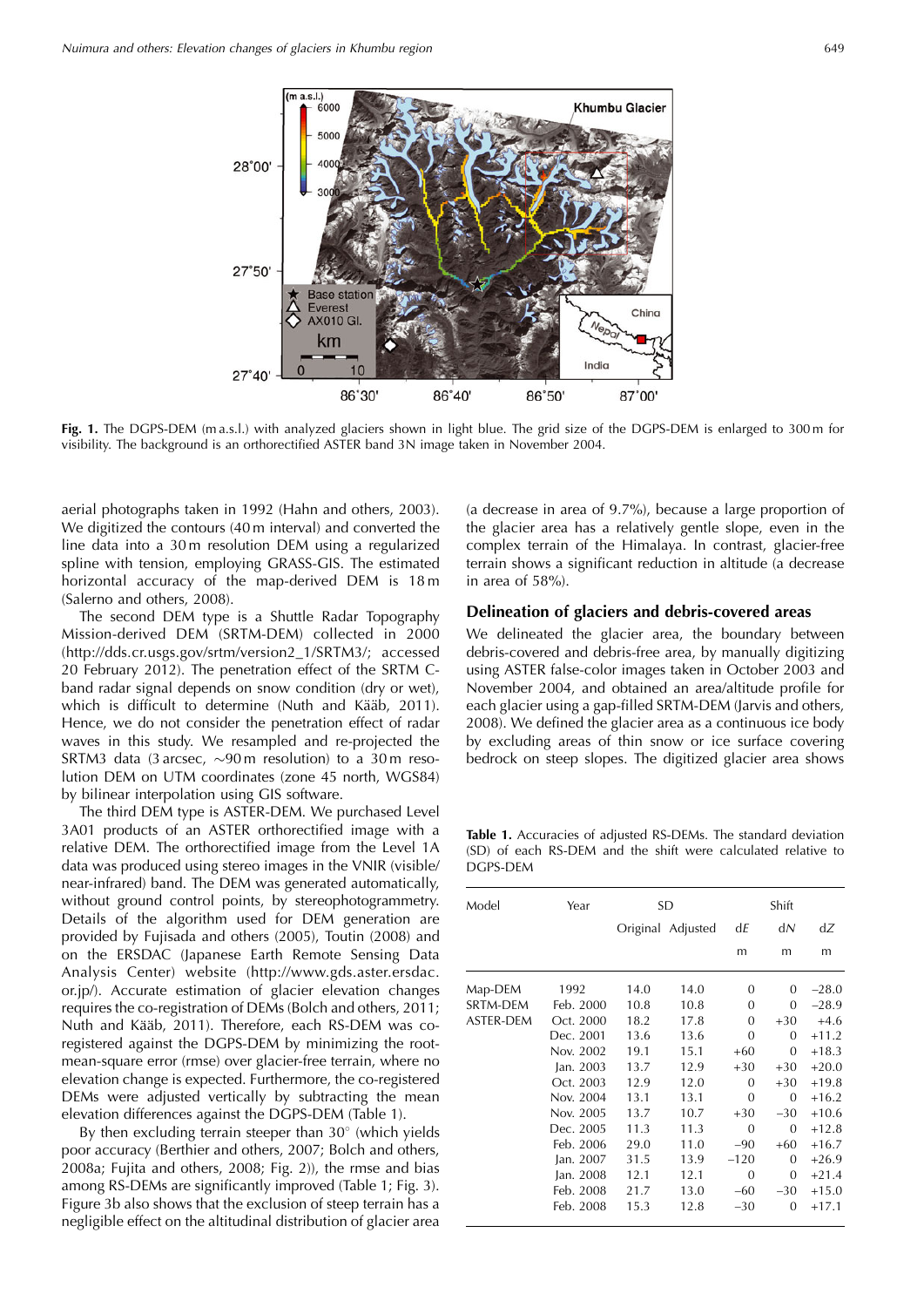

**Fig. 2.** Root-mean-square error and number of grids of Map-DEM (1992), SRTM-DEM (2000) and the mean of all ASTER-DEMs (2000–08) relative to the DGPS-DEM in each  $10^{\circ}$  slope bin on glacier-free terrain.

 $\sim$ 34.8% of debris-covered area, consistent with a previous study (Fujii and Higuchi, 1977).

#### **Elevation change**

To obtain the elevation change of Himalayan glaciers, previous studies have computed the difference between two DEMs constructed for different years (Berthier and others, 2007, 2010; Bolch and others, 2008a, 2011), meaning that errors in the DEMs have a direct effect on their results, even after an intercomparison over glacier-free terrain. To reduce such scene-dependent errors, we computed the elevation change by generating a weighted leastsquares (WLS) linear regression model for each grid. A linear regression is determined to yield the minimum sum of the squared residuals (SSR) at each grid for which the rmse of each RS-DEM is used as the weighting factor,  $\sigma_i$ . SSR was calculated by

$$
SSR = \sum_{i=1}^{n} \frac{e_i^2}{\sigma_i^2}
$$
 (1)

where *n* is the number of RS-DEMs,  $e_i$  is the error between modeled and observed values of each RS-DEM and  $\sigma_i$  is the rmse of each RS-DEM (Table 1). Using this procedure, when a linear regression model is calculated, data with a high level of accuracy are heavily weighted, whereas data with a low level of accuracy are lightly weighted. Therefore, the confidence interval of the linear regression, used as an estimate of the error in elevation change, is generally reduced in the case of a larger number of data. Hence, the use of a large number of DEMs results in a lower estimation error. The slope of the linear regression is equivalent to the elevation change (m  $a^{-1}$ ).

We also excluded outliers with accuracy worse than  $5 \text{ m a}^{-1}$ , and then recalculated the slope using the remaining data. We finally obtained the spatial distribution of elevation change for glaciers in the Khumbu region (Fig. 4a). We also calculated the 68% confidence level for the regression line. The difference between the regression line and the maximum error slope is used as the error in the grid. Grids with relatively poor accuracy were found at higher altitudes,



**Fig. 3.** (a, b) Altitudinal distribution of (a) elevation differences of SRTM-DEM and ASTER-DEM against the Map-DEM for glacier-free areas and (b) glacier and glacier-free areas in 200 m bins for all areas (before screening). (c, d) Altitudinal distribution for areas with slopes less than  $30^{\circ}$ , of (c) elevation differences of SRTM-DEM and ASTER-DEM against the Map-DEM for glacier-free areas and (d) the glacier and glacier-free areas in 200 m bins. The elevation difference of ASTER is the mean value obtained for 13 scenes. Horizontal error bars indicate the standard deviation within each bin.

where the presence of surface snow results in reduced image contrast (Fig. 4b).

The distribution map of elevation change (Fig. 4a) includes many areas with missing data (14% of the total glacier area) due to the variable quality of the original DEMs and the steepness of the terrain. To compute the regional mass balance, we obtained the average elevation change at each 50 m altitude band and then calculated the area-weighted average for each glacier. The number of missing data tends to increase with increasing altitude; no data are available for the high-altitude accumulation areas of some glaciers. We extrapolated the elevation change from the uppermost band with valid data to the highest band of each glacier at which no change in elevation was assumed  $(0 \text{ m a}^{-1})$ . The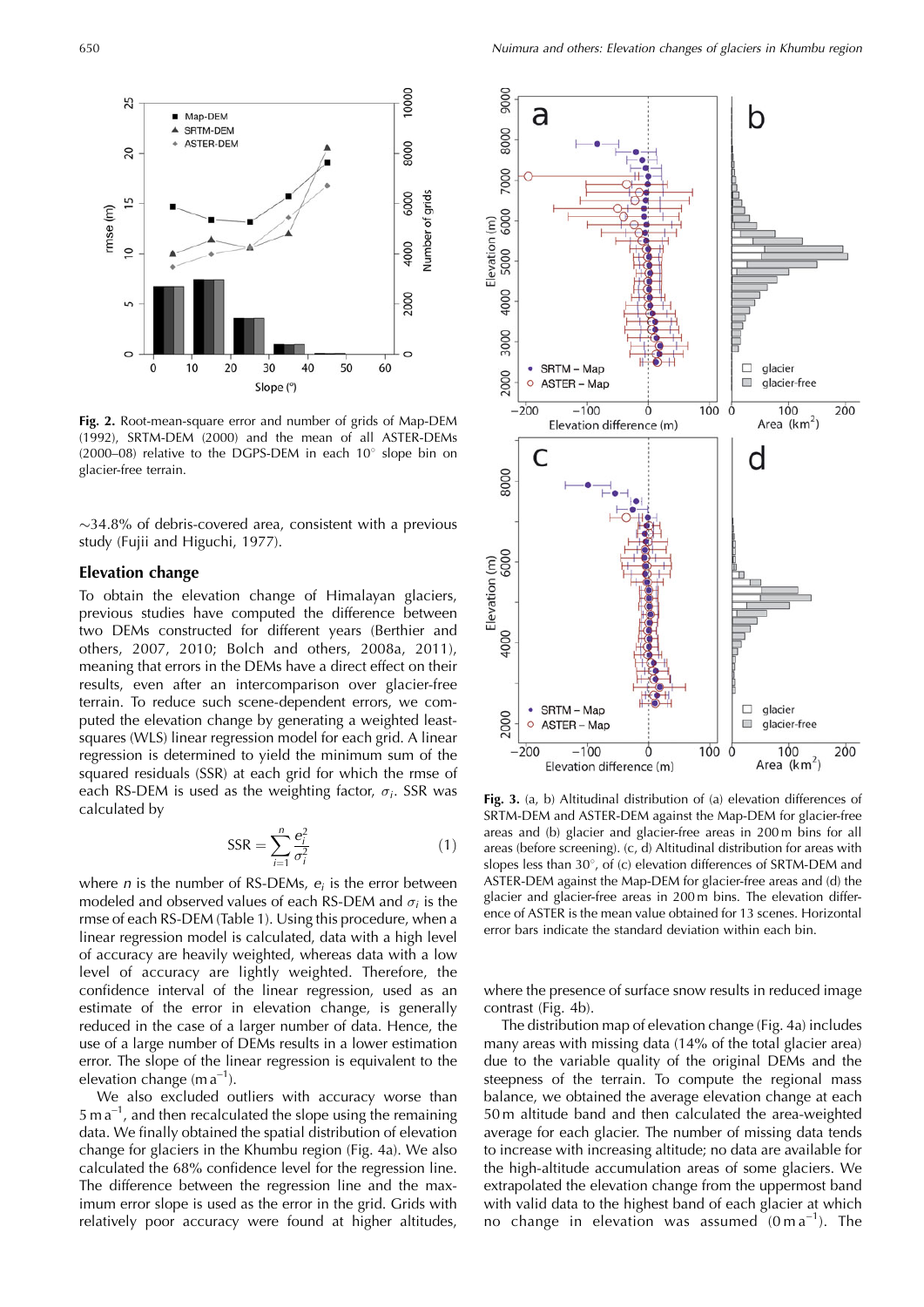

**Fig. 4.** (a) Elevation change (m  $a^{-1}$ ) and (b) estimated error (m  $a^{-1}$ ) in the Khumbu region. The background is an orthorectified ASTER band 3N image taken in November 2004.

uncertainty at high altitudes has only a minor effect on our estimates because of the small size of high-altitude areas relative to the total glacier area (Fig. 3a). Bolch and others (2011) used an ice density value of  $900 \text{ kg m}^{-3}$  to convert elevation change  $(m a^{-1})$  to regional mass balance  $(m w.e. a<sup>-1</sup>)$ , and assigned an additional uncertainty of  $\pm$ 70 kg m<sup>-3</sup> due to a lack of ice density measurements (Zemp and others, 2010). However, we did not use the upper range of the uncertainty because the value is unrealistic. We used an ice density of  $865 \pm 35$  kg m<sup>-3</sup>.

## **RESULTS AND DISCUSSION**

#### **Validation of elevation change of Khumbu Glacier**

We used previous field-based studies (Kadota and others, 2000; Nuimura and others, 2011) to validate the distribution map of elevation change over Khumbu Glacier (Fig. 5). The field measurements undertaken in four areas on the glacier are consistent with the calculated elevation changes, even considering the spatial variability shown in Figure 5b. The longitudinal profile of elevation changes shows that the surface is lowering in areas 2 and 3. This is also shown for 1995–2004 by Nuimura and others (2011). The results of this study are consistent with the survey results for 1995–2004

throughout the debris-covered area. The mean difference between elevation changes in this study and those in previous studies (Kadota and others, 2000; Nuimura and others, 2011) for areas 1–4 is  $0.30 \pm 0.21$  m a<sup>-1</sup>, and the difference for each area is within the estimated error. The very gentle slope  $\langle \langle 2^{\circ} \rangle$  and heterogeneous topography of debris-covered areas result in a range of surface types, melt rates and elevation changes (Sakai and others, 2000, 2002; Mihalcea and others, 2006; Quincey and others, 2007).

#### **Comparison with the DEM subtraction method**

We compared elevation changes obtained by linear regression with WLS ('regression method') with those obtained by the classical DEM subtraction method ('subtraction method'). The elevation change by DEM subtraction was calculated from the Map-DEM in 1992 and from the latest ASTER-DEM in 2008. A statistical comparison of the two methods was conducted only for gridpoints available for both methods, and steep slopes  $(>30^{\circ})$  were excluded from the analysis. The mean and standard deviation of elevation change over the glacier surface for the compared area are  $-0.75 \pm 0.41$  and  $-0.92 \pm 0.57$  m a<sup>-1</sup> for the regression and subtraction methods respectively; the values over glacierfree terrain for the compared area are  $-0.05 \pm 0.53$  and  $-0.20 \pm 0.96$  m a<sup>-1</sup> respectively. That the elevation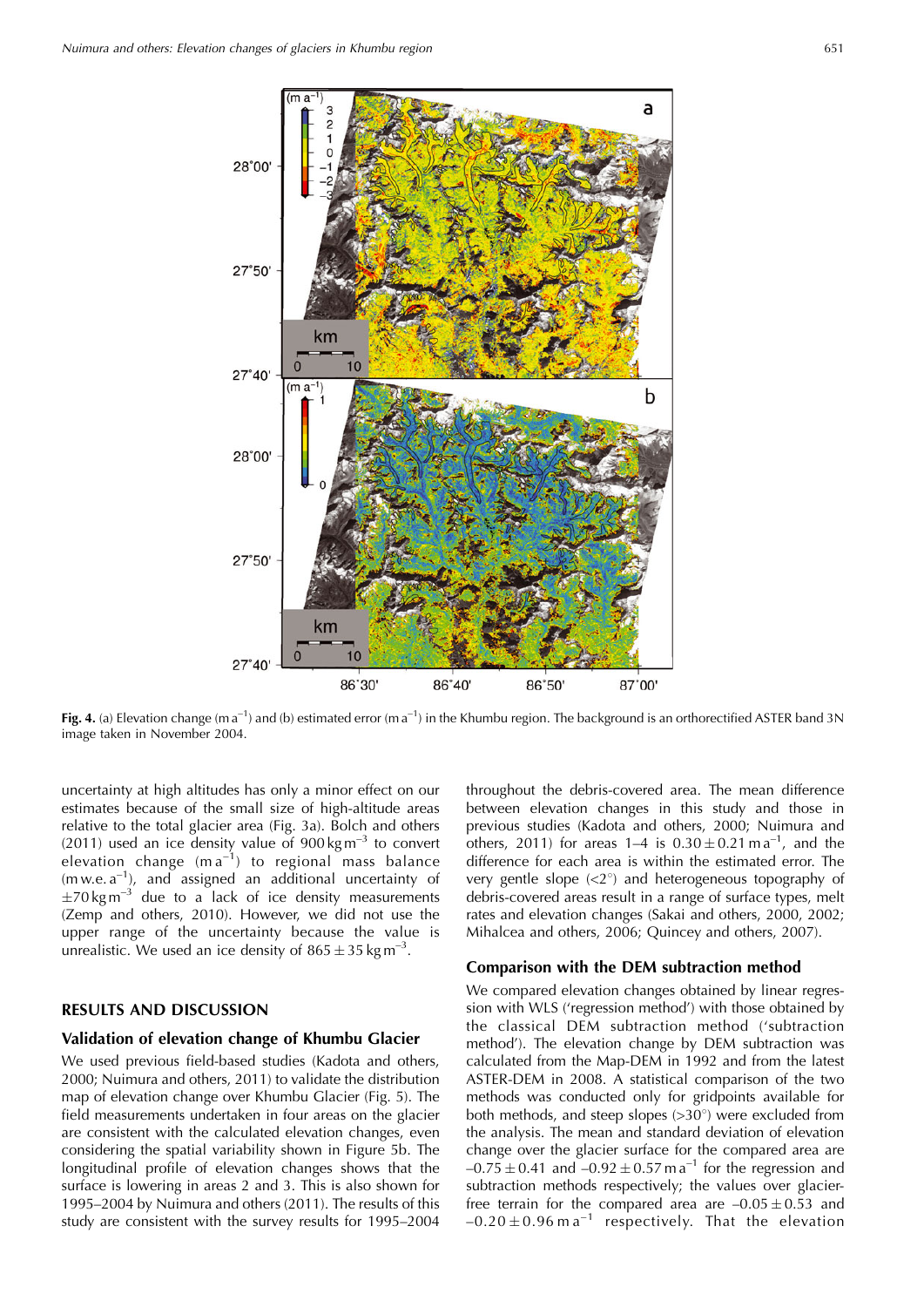

**Fig. 5.** (a) Enlargement of the spatial distribution of elevation changes on/around glaciers in the eastern Khumbu region shown in Figure 4a. (b) Longitudinal profile of elevation change along with previous in situ observations on Khumbu Glacier. Vertical bars denote the variability of surveys in previous studies. Horizontal bars show the extent of each area.

difference over glacier-free terrain for the subtraction method is not  $0 \text{ m a}^{-1}$  is plausible due to the uneven distribution of GPS measurements. If the difference over glacier-free terrain is taken into account, the average elevation change is similar for the regression and subtraction methods (–0.70  $\pm$  0.47 and  $-0.72 \pm 0.77$  m a<sup>-1</sup> respectively). The standard deviation values for the glacier surface and for glacier-free terrain are smaller for the regression method than for the subtraction method. The results of an F-test for variance at the 95% level show significant difference between the two methods for both glacier and glacier-free terrain. In particular, the standard deviation of the regression method is much smaller than that of the subtraction method over glacier-free terrain.

Although the proposed regression method cannot detect acceleration and deceleration in the same way as the subtraction method (because the regression is linear), the regression method can be used to calculate not only the distribution of elevation change, but also the distribution of uncertainty (Fig. 4b). Small uncertainty is found on gentle valley floors and at lower altitudes, whereas large

uncertainty is found on steep slopes and at high altitudes (Fig. 4b). The large uncertainty is consistent with the limitation of stereographically derived DEMs for steeply sloping terrain, as also reported by Toutin (2002) and Bolch and others (2008a). This limitation is also indicated by the large uncertainty in high-altitude accumulation zones, where low contrast is obtained in satellite images. The small uncertainty associated with gentle valley floors is consistent with the areas of large mountainous glaciers. These results show that the regression method can be used to calculate elevation change on large mountainous glaciers on gentle valley floors with small uncertainty.

## **Comparison of mass-balance results from different approaches in the east Khumbu region**

Bolch and others (2011) reported the accelerated thinning of glaciers in the east Khumbu region after 2002, based on comparisons over a relatively long period (1970–2007) and over a shorter period (2002–07). They also noted the need for further analysis due to the high uncertainty in the recent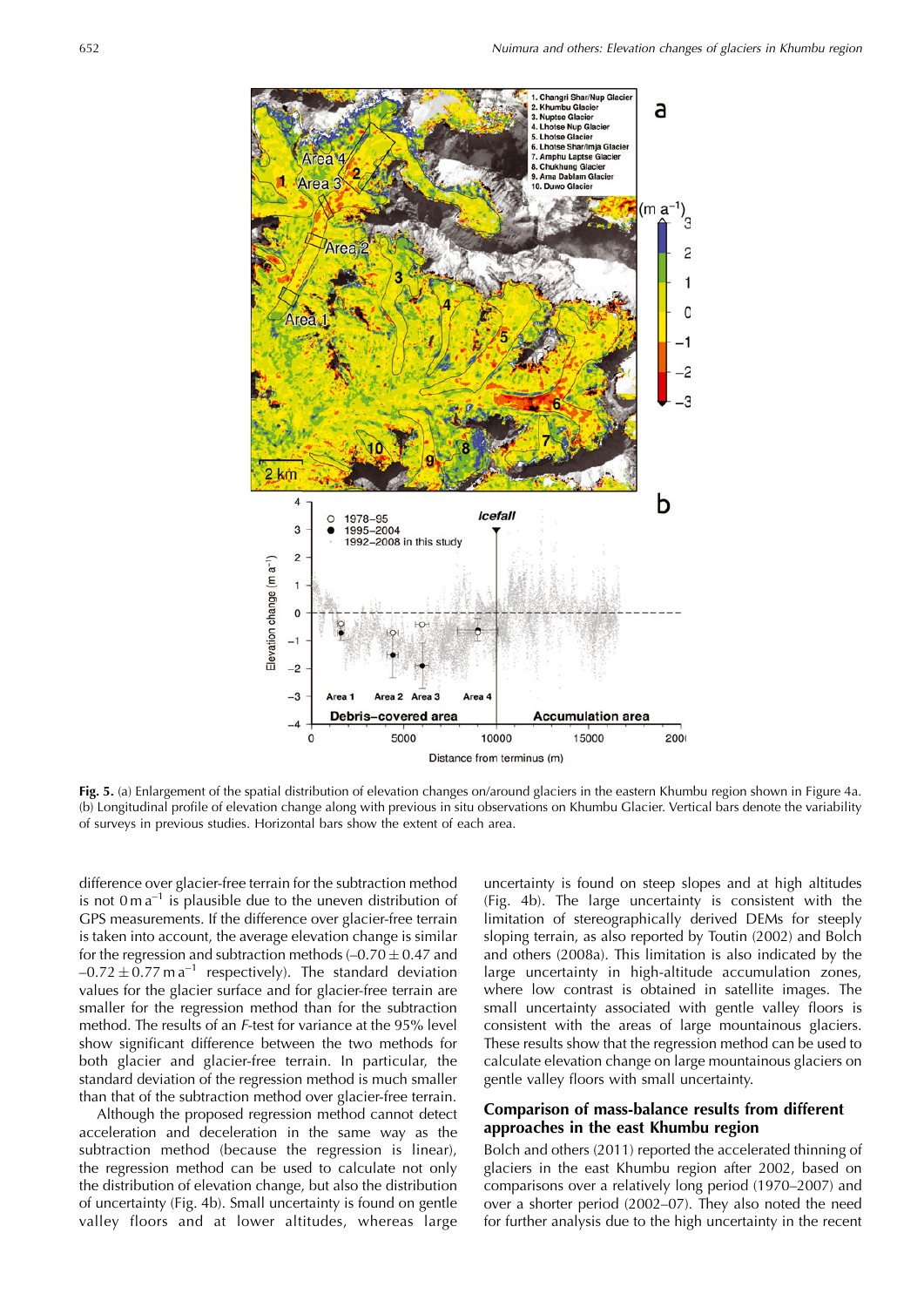period (2002–07). We compared the mass balance from the present study with those of Bolch and others (2011) for ten glaciers in the east Khumbu region. We additionally calculated mass balance for the period 2000–08 without the SRTM-DEM, for comparison with Bolch and others (2011) (Table 2).

The average mass balances of the ten glaciers for the periods 1970–2007 (Bolch and others, 2011) and 1992–2008 (this study) show comparable thinning (Table 2). Results for all four periods, 1970–2007, 2002–07, 1992–2008 and 2000–08, show a general tendency of gradually accelerated thinning during recent decades, which is consistent with the results of Bolch and others (2011). However, considering the temporal changes of mass balance over the four periods, mass loss for the period 2002–07 for Lhotse Nup and Duwo glaciers might be overestimated. Furthermore, the high uncertainties for the period 2000–08 for Amphu Laptse, Chukhung, Amadablam and Duwo glaciers indicate the low reliability of the estimation (Table 2).

Amphu Laptse and Chukhung glaciers are surrounded by steep north-facing slopes, which could degrade the quality of DEMs generated by stereophotogrammetry due to the shadowing effect (Kääb, 2002). The average mass balances of five of the ten glaciers (excluding Lhotse Nup, Amadablam, Duwo, Amphu Laptse and Chukhung glaciers) show a gradual increase in the rate of thinning (Table 2) over time. This result is consistent with a recent global trend of negative mass balance (Cogley, 2009). In addition, Figure 6 shows larger dispersion in the mass balance for the three shorter periods (1992–2008, 2000–08 and 2002–07) than for the longer period (1970–2007), reflecting the smaller uncertainty in the case of a longer period. Comparison of the three short periods also indicates a recent acceleration of negative mass balance.

## **Altitudinal distribution of elevation change**

Debris-covered glaciers are considered to be less sensitive to climate change because of the insulating effect of their debris mantle (Mattson and others, 1993). However, in the present study, an altitudinal profile of elevation changes for debris-covered areas shows a lowering rate comparable with that of the ablation area of debris-free areas (Fig. 7a). Previous studies have reported that ponds and ice cliffs,



**Fig. 6.** Comparison of mass balances reported by Bolch and others (2011) (1970–2007 and 2002–07) and that of the present study (1992–2008). The thin diagonal line is the equivalence line. Dashed lines show no mass change.

which are widely distributed across debris-covered areas, absorb large amounts of heat, so that debris-covered ice melts at a higher rate than previously thought (Sakai and others, 2000, 2002). We found thickening of debris-covered surfaces at elevations above 5600 m a.s.l., whereas no thickening was found over debris-free areas (Fig. 7a). However the thickening might be due to uncertainties in the DEM.

Regarding the regional mass balance, there is only a small area of debris-covered glaciers above 5600 m a.s.l., so local topographic surface thickening is insignificant relative to the total glacier area. Relatively large errors in elevation data are found above 5600 m a.s.l. for debris-free areas (Fig. 7b), possibly due to the variable quality of the DEMs in snowcovered areas, which show little contrast (Fig. 4b). Although this uncertainty does not affect the regional mass balance

**Table 2.** Comparison of mass balance (m w.e.  $a^{-1}$ ) between this study and Bolch and others (2011)

|                  |                  | This study              |                  |  |
|------------------|------------------|-------------------------|------------------|--|
| 1970-2007        | $2002 - 07$      | 1992-2008               | 2000-08          |  |
| $-0.28 \pm 0.08$ | $-0.29 \pm 0.52$ | $-0.35 \pm 0.16$        | $-0.55 \pm 0.38$ |  |
| $-0.27 \pm 0.08$ | $-0.45 \pm 0.52$ | $-0.35 \pm 0.20$        | $-0.76 \pm 0.52$ |  |
| $-0.25 \pm 0.08$ | $-0.40 \pm 0.53$ | $-0.07 \pm 0.12$        | $-0.34 \pm 0.27$ |  |
| $-0.18 \pm 0.07$ | $-1.03 \pm 0.51$ | $-0.14 \pm 0.19$        | $-0.22 \pm 0.47$ |  |
| $-0.26 \pm 0.08$ | $-1.10 \pm 0.52$ | $-0.51 \pm 0.18$        | $-0.67 \pm 0.51$ |  |
| $-0.50 \pm 0.09$ | $-1.45 \pm 0.52$ | $-0.81 \pm 0.22$        | $-0.93 \pm 0.60$ |  |
| $-0.24 \pm 0.08$ | $-0.77 \pm 0.52$ | $+0.17 \pm 0.45$        | $-0.18 \pm 0.94$ |  |
| $-0.30 \pm 0.08$ | $+0.04 \pm 0.54$ | $+0.71 \pm 0.30$        | $+0.43 \pm 0.81$ |  |
| $-0.29 \pm 0.08$ | $-0.56 \pm 0.52$ | $-0.65 \pm 0.27$        | $-0.56 \pm 0.73$ |  |
| $-0.30 \pm 0.08$ | $-1.96 \pm 0.53$ | $-0.55 \pm 0.26$        | $-0.68 \pm 0.74$ |  |
| $-0.29 \pm 0.08$ | $-0.80 \pm 0.52$ | $-0.26 \pm 0.24$        | $-0.45 \pm 0.60$ |  |
| $-0.30 \pm 0.08$ | $-0.70 \pm 0.52$ | $-0.40 \pm 0.19$        | $-0.56 \pm 0.50$ |  |
|                  |                  | Bolch and others (2011) |                  |  |

\*Average value for five of the ten glaciers (excluding Lhotse Nup, Amadablam, Duwo, Amphu Laptse and Chukhung glaciers).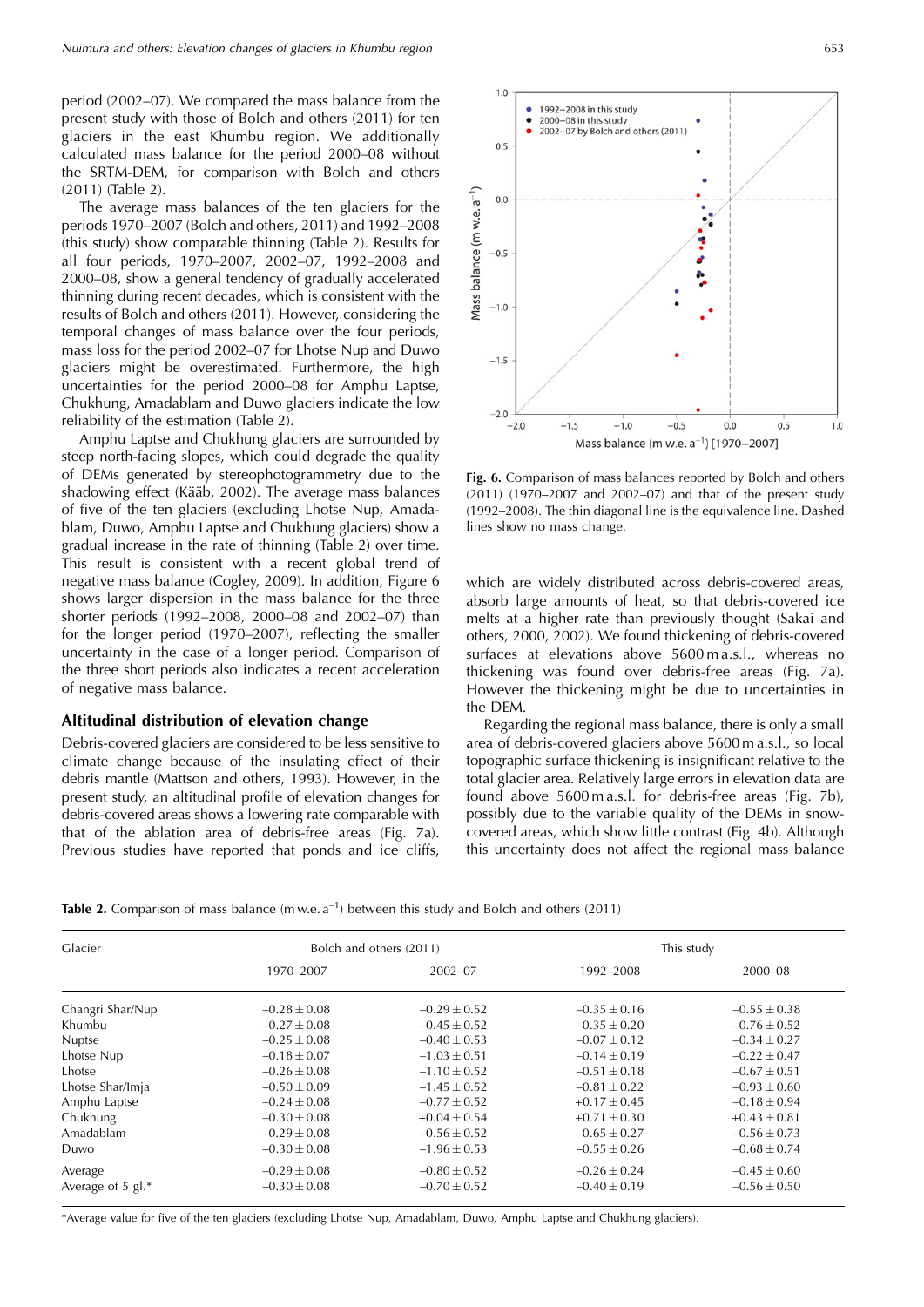

**Fig. 7.** Altitudinal distribution of (a) elevation change and (b) glacier area in the Khumbu region. The altitudinal distributions are shown for each 50 m bin. Horizontal error bars in (a) indicate the mean uncertainty, calculated by regression method, of each bin.

(given the small size of debris-free areas relative to the total area), this finding suggests a limitation of stereographically derived DEMs, as also reported by Bolch and others (2008a).

#### **Surface lowering on large debris-covered glaciers**

The formation of glacial lakes at the terminus is related to both the slope of the glacier and thinning of the debriscovered area (Sakai and Fujita, 2010). In this context, we analyzed the relation between area-weighted elevation change and the slope of debris-covered areas on debriscovered glaciers. The analysis was performed only for glaciers with a debris-covered area larger than  $0.5 \text{ km}^2$ (Fig. 8). The slope of the debris-covered area was calculated using a linear regression model based on the distance along the flowline upward from the terminus and the surface elevation. A clear lowering  $(-0.87 \text{ m a}^{-1})$  is found for large glaciers with a slope less than  $5^\circ$  in debris-covered areas. For one of these gently sloping glaciers, Khumbu Glacier, field observations reveal complex, heterogeneous topography (Iwata and others, 2000), characterized by many ponds and ice cliffs. In contrast, relatively low rates of surface lowering  $(0.35 \text{ m a}^{-1})$  are found for debris-covered areas of small glaciers with a mean slope greater than  $5^\circ$ .

A study of RS-derived glacier flow velocity in the Khumbu region has suggested that a gentle surface slope  $\langle 2^{\circ} \rangle$  is related to a smaller gradient in flow speed (Quincey and others, 2007). Therefore, a glacier surface height increase as a result of compressive flow (also referred to as emergence velocity) is not expected to compensate for lowering by ablation on a glacier with a gentle slope. The present findings support the relationship between the rate of surface lowering of debris-covered areas and the slope. In addition, the glacier surface connecting two glacial lakes in this region (Imja and Lumding) shows a high rate of lowering  $(1.14$  and  $3.41$  m a<sup>-1</sup>) is also consistent with previous study (Bolch and others, 2011). The lowering of 1.14 m  $a^{-1}$  for Imja Glacier is consistent with that of 1.1  $\text{m} \text{a}^{-1}$  for the up-glacier



**Fig. 8.** Elevation change versus the longitudinal slope of debriscovered areas on debris-covered glaciers. Glaciers with a debris-covered area greater than  $0.5 \text{ km}^2$  are shown. Open and solid circles indicate debris-covered glaciers without and with a glacial lake, respectively. Vertical error bars indicate the standard deviation of elevation change of each debris-covered area.

area east of Imja Lake (Lamsal and others, 2011), estimated by stereophotogrammetry using Corona and Advanced Land Observing Satellite (ALOS) Panchromatic Remote-sensing Instrument for Stereo Mapping (PRISM) images. The formation of a terminal lake results in reduced compression in the lowermost part of the glacier. In turn, this pressure-free terminus results in a reduction in emergence velocity, leading to further lowering of the glacier surface (Fig. 4a). In addition, Quincey and others (2009) reported that a glacial lake can develop over the short term due to low flow at high elevations and due to the occurrence of stagnant areas around the terminus of glaciers in the Khumbu Himal region. Bolch and others (2008b) also indicated the potential for glacial lake development at the stagnant part of a glacier around the terminus. Although further analysis of temporal changes in flow velocity fields and in thinning rates is required to confirm the feedback mechanism, the clear contrast in thinning rates between lake-contacting and noncontacting glaciers suggests that a similar positive feedback resulted in the accelerated thinning of glaciers in contact with a glacial lake.

# **Regional mass balance of glaciers**

The area-weighted average regional mass balance was calculated to be  $-0.40 \pm 0.25$  m w.e. a<sup>-1</sup> (Table 3). Table 3 shows that the regional mass balance in the Khumbu region is most affected by debris-covered glaciers, as these glaciers represent a large portion of the area. The debris-covered areas are subjected to higher rates of lowering than are debris-free areas. One possible reason for larger differences between them could be the difference in mean elevation (5102 and 5521 m a.s.l. for debris-covered and debris-free area respectively). The elevation change for debris-free areas  $(-0.18 \pm 0.40 \text{ m} \text{ w} \cdot \text{e} \cdot \text{a}^{-1})$ ; Table 3) is smaller than the observed mass balance of a neighboring debris-free glacier  $(-0.8 \text{ m} \text{ w} \cdot \text{e} \cdot \text{a}^{-1})$  during 1999–2008 for Glacier AX010; Fig. 1; Fujita and Nuimura, 2011). We consider that this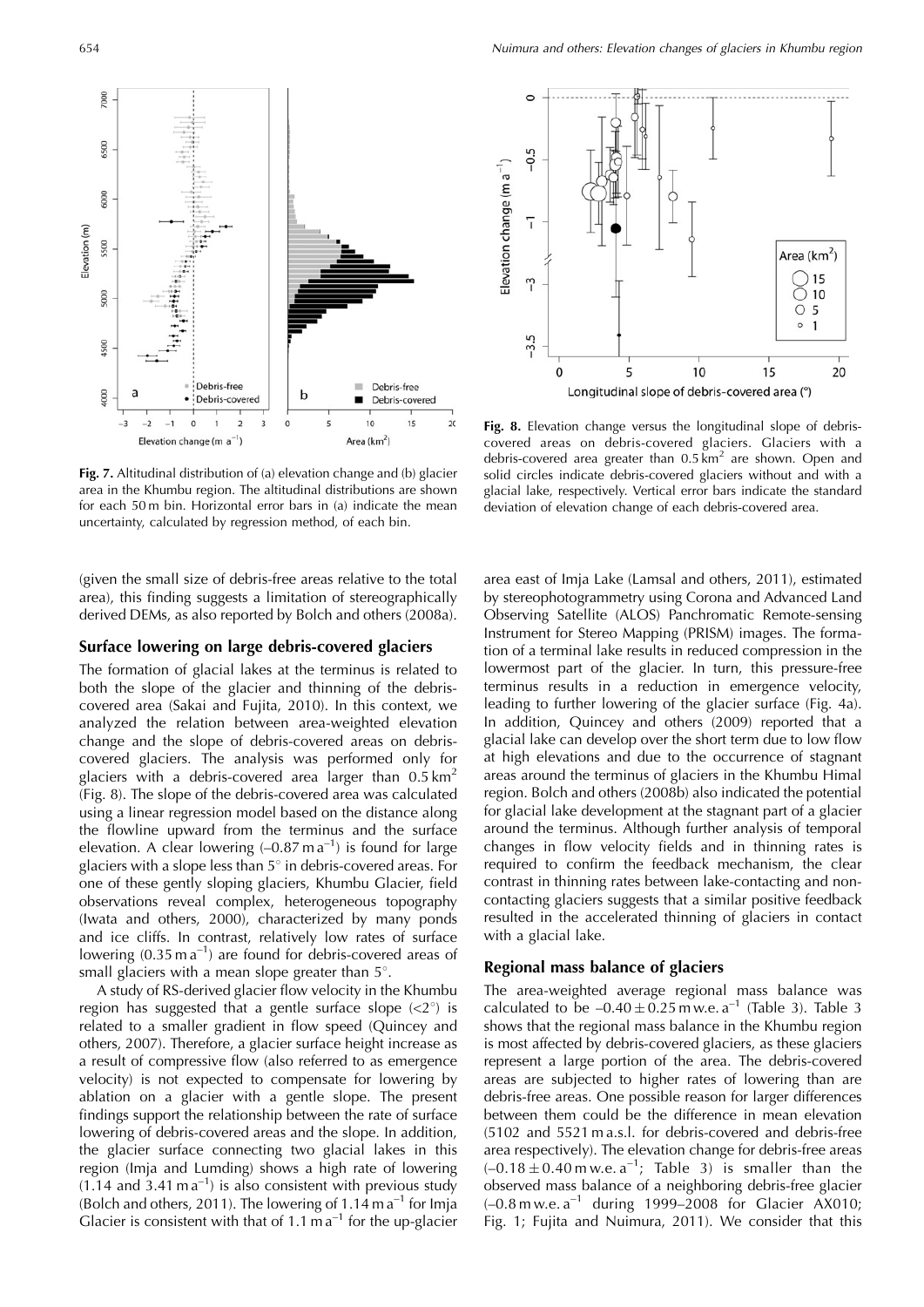|                                 | All gl.          | Debris-covered gl. | Debris-free gl.  | Debris-covered area      | Debris-free area |
|---------------------------------|------------------|--------------------|------------------|--------------------------|------------------|
| Number of glaciers              | 97               | 42                 | 55.              | $\overline{\phantom{a}}$ |                  |
| Area $(km^2)$                   | 183.3            | 163.0              | 20.3             | 63.7                     | 119.6            |
| Elevation change $(m a^{-1})$   | $-0.47 \pm 0.27$ | $-0.51 \pm 0.25$   | $-0.07 \pm 0.45$ | $-0.63 \pm 0.20$         | $-0.21 \pm 0.38$ |
| Mass balance (m w.e. $a^{-1}$ ) | $-0.40 \pm 0.25$ | $-0.45 \pm 0.23$   | $-0.06 \pm 0.41$ | $\overline{\phantom{a}}$ |                  |
| Void $(\% )$                    | 14               | 11                 | 37               |                          |                  |

**Table 3.** Summary of elevation change for glaciers in the Khumbu region

discrepancy is due mainly to differences in climate (humid in the Shorong region, arid in the Khumbu region; Ueno and others, 2001; Bollasina and others, 2002; Fujita and Nuimura, 2011) and the limited altitude range of Glacier AX010 (4950–5300 m a.s.l.), for which the RS estimate also shows significant lowering (Fig. 7a). Given the error bar, the regional mass balance is consistent with the global value of about  $-0.55$  m w.e.  $a^{-1}$ , calculated from the mass balance during 1996–2005 (Cogley, 2009).

Both observational and numerical studies have reported that the response of glaciers to warming is more pronounced in a humid climate than in an arid climate (Meier, 1984; Fujita, 2008). Precipitation in the Khumbu region is 465 mm at a site adjacent to Khumbu Glacier (5050 m a.s.l.; Bollasina and others, 2002) or 950 mm at Syangboche (DGPS base station, 3833 m a.s.l.; Ueno and others, 2001). Although the measurement data at 5050 m a.s.l. may not be representative of accumulation areas at higher elevations, a relatively arid environment may suppress the response of glaciers to a warming climate. Asian glaciers affected by the summer monsoon are relatively sensitive to changes in air temperature, via both diminished snow accumulation and surface albedo (Fujita and Ageta, 2000; Fujita, 2008). Although a large uncertainty is found at higher altitudes, our evaluation using multitemporal RS data provides information on temporal changes in regional ice resources over recent decades.

## **CONCLUSIONS**

We calculated the spatial distribution of elevation change in the Khumbu region for the period 1992–2008 using multitemporal RS-DEMs, which were calibrated using DGPS survey data obtained for glacier-free terrain. The relation between elevation change and the slope of the debriscovered area on large debris-covered glaciers (Fig. 8) shows a marked lowering  $(>0.5 \text{ m a}^{-1})$  of debris-covered areas with a gentle slope  $\langle \langle 5^\circ \rangle$ . The calculated regional mass balance  $(-0.40 \pm 0.25 \text{ m a}^{-1})$  for the period 1992–2008 is consistent with the global value of about  $-0.55$  m w.e.  $a^{-1}$  calculated from the mass balance during 1996–2005 (Cogley, 2009). The proposed method of calculating elevation change, which involves computation of elevation change by a weighted least-squares linear regression model, can reduce the influence of outliers that would remain, even in wellcalibrated DEMs, because the use of a large number of DEMs results in reduced uncertainty due to the smaller confidence interval of the linear regression. This method has the advantage of being able to show the distribution of uncertainty (Fig. 4b), although it requires multitemporal DEMs to obtain a statistically significant result, making it difficult to evaluate changes in glacier volume (e.g.

accelerated wastage) over short time periods. The addition of an older DEM (e.g. Corona or Hexagon) will improve the statistical significance of the present results. This method is effectively applicable for the regions with satellite DEMs at frequent intervals. The availability of a more precise DEM at a finer spatial resolution (e.g. ALOS3 mission) over a wide region will enable the continuous monitoring of changing ice resources in the Himalayan region. We also note that the stereographic approach is limited in terms of producing a precise DEM from low-contrast images of snow-covered surfaces in accumulation areas at high elevations. Alternative approaches, such as laser altimetry or radar interferometry (e.g. the Tandem-X DLR (German Aerospace Research Center) mission), should be attempted in the future.

## **ACKNOWLEDGEMENTS**

We thank the staff of the Department of Hydrology and Meteorology of the Ministry of Science and Technology, Nepalese Government, and local Sherpas for generous assistance during fieldwork. We thank T. Bolch, an anonymous reviewer and the Scientific Editor David Rippin for thoughtful comments. Field observations and analyses were supported by grants from MEXT (Japanese Ministry of Education, Culture, Sports, Science and Technology) (No. 19253001), G-4, the 21st Century COE Program of MEXT and the Kurita Water and Environment Foundation (No. 21010).

## **REFERENCES**

- Berthier E, Arnaud Y, Kumar R, Ahmad S, Wagnon P and Chevallier P (2007) Remote sensing estimates of glacier mass balances in the Himachal Pradesh (Western Himalaya, India). Remote Sens. Environ., **108**(3), 327–338 (doi: 10.1016/j.rse.2006.11.017)
- Berthier E, Schiefer E, Clarke GKC, Menounos B and Rémy F (2010) Contribution of Alaskan glaciers to sea-level rise derived from satellite imagery. Nature Geosci., **3**(2), 92–95 (doi: 10.1038/ ngeo737)
- Bolch T, Buchroithner M, Pieczonka T and Kunert A (2008a) Planimetric and volumetric glacier changes in the Khumbu Himal, Nepal, since 1962 using Corona, Landsat TM and ASTER data. J. Glaciol., **54**(187), 592–600 (doi: 10.3189/ 002214308786570782)
- Bolch T, Buchroithner MF, Peters J, Baessler M and Bajracharya S (2008b) Identification of glacier motion and potentially dangerous glacial lakes in the Mt. Everest region/Nepal using spaceborne imagery. Natur. Hazards Earth Syst. Sci. (NHESS), **8**(6), 1329–1340 (doi: 10.5194/nhess-8-1329-2008)
- Bolch T, Pieczonka T and Benn DI (2011) Multi-decadal mass loss of glaciers in the Everest area (Nepal Himalaya) derived from stereo imagery. Cryosphere, **5**(2), 349–358 (doi: 10.5194/tc-5- 349-2011)